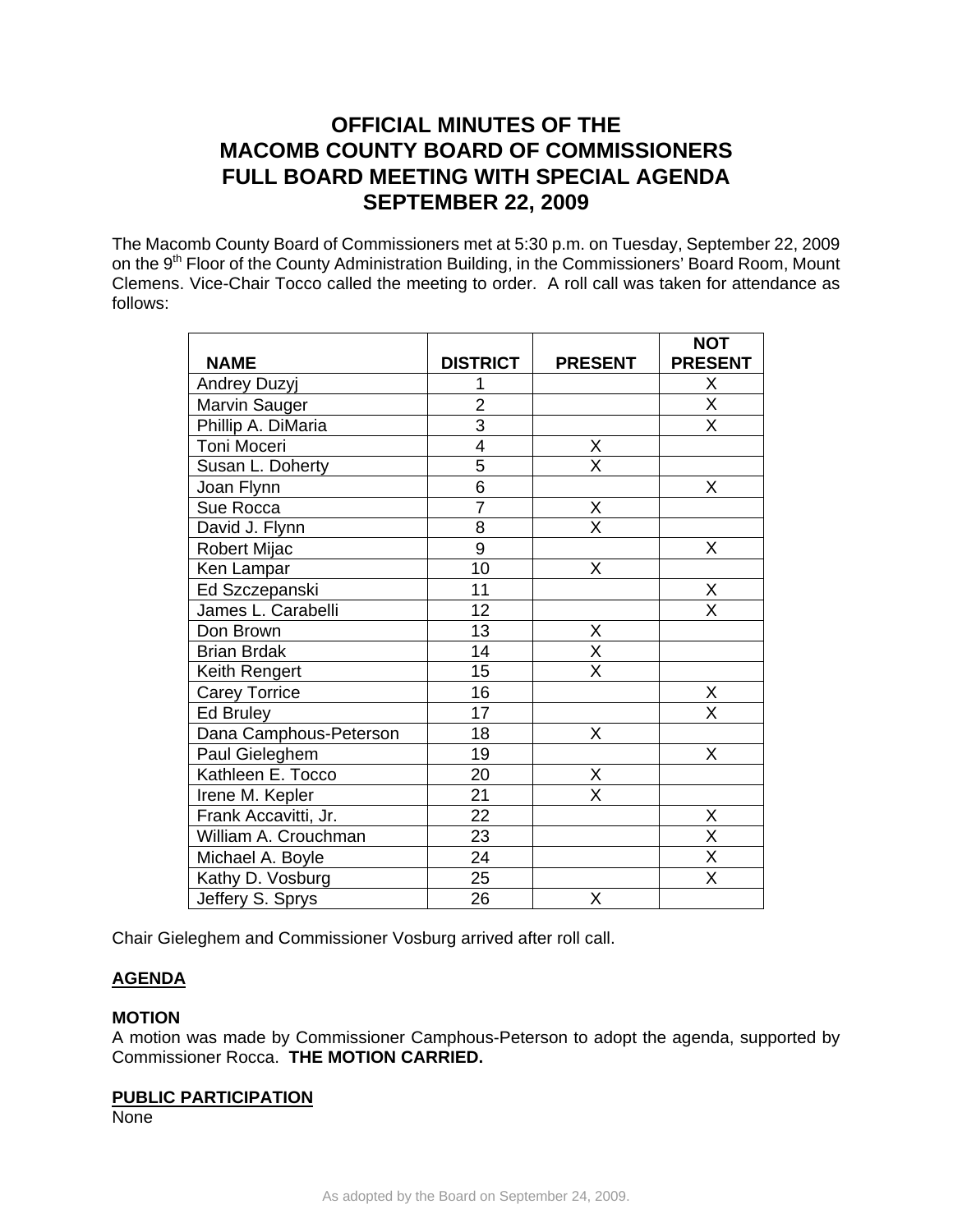## **INTERVIEWS OF CANDIDATES FOR BOARDS & COMMISSIONS APPOINTMENTS**

#### Board Appointment:

#### a)*Board of Canvassers*

*2 vacancies for 2 years terms in below categories:*  Democratic Party (1 vacancy) Republican Party (1 vacancy)

3 names submitted by Democratic Party County Committee:

- ♦ Margaret Armstrong (not present)
- ♦ Michelle DeBeaussaert (not present)
- ♦ Norrine Neville (not present)

3 names submitted by Republican Party:

- ♦ Joanne Paraventi (not present)
- ♦ Sallie Rengert (not present)
- ♦ Duane Vosburg (not present)

## b) *Solid Waste Planning Committee*

*3 vacancies for 2 years terms in below categories:*  Environmental Interest Group (1 vacancy) City Government Representative (1 vacancy) Industrial Waste Generator Representative (1 vacancy)

1 application received for Environmental Interest Group:

♦ Claudette Wizniuk (present)

2 applications received for City Government Representative

- ♦ Salvatore Conigliaro (not present)
- ♦ Gust C.A. Ghanam (not present)

#### c) *Substance Abuse Advisory Board*

*4 vacancies; 3 year terms for upon appointment to 08/31/2012* 

1 application for reappointment received:

♦ Janet Teltow (not present)

#### **MOTION**

A motion was made by Commissioner Doherty to receive and file the interviews, supported by Commissioner Camphous-Peterson. **THE MOTION CARRIED.** 

#### **NEW BUSINESS**

None

## **PUBLIC PARTICIPATION**

None

## **ROLL CALL**